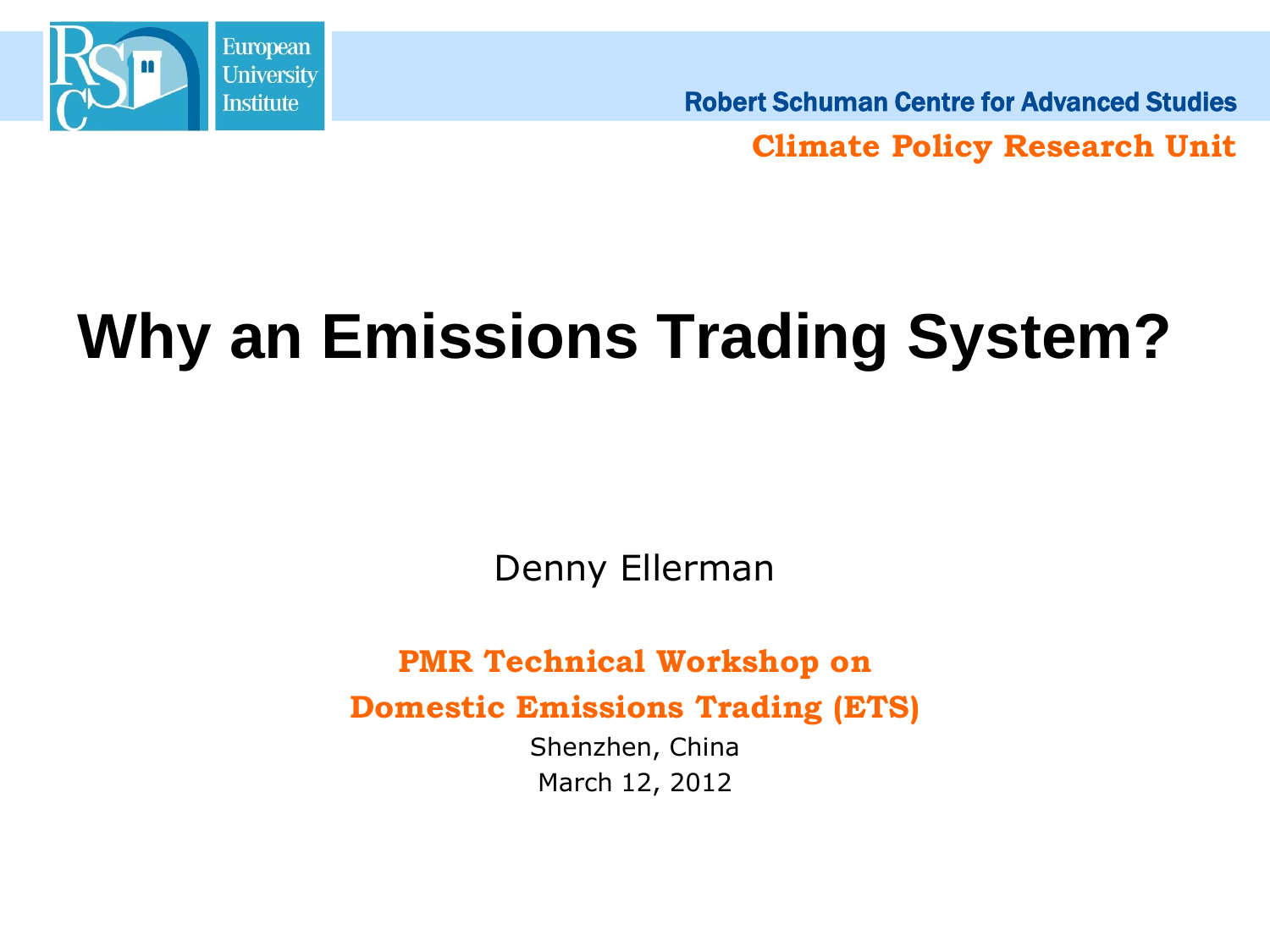# **Topics**

- **Remarkable diversity of ETS systems**
- **Why Trading?**
- **What is a cap?**
- **Technical and political conditions**
- **Lessons learned**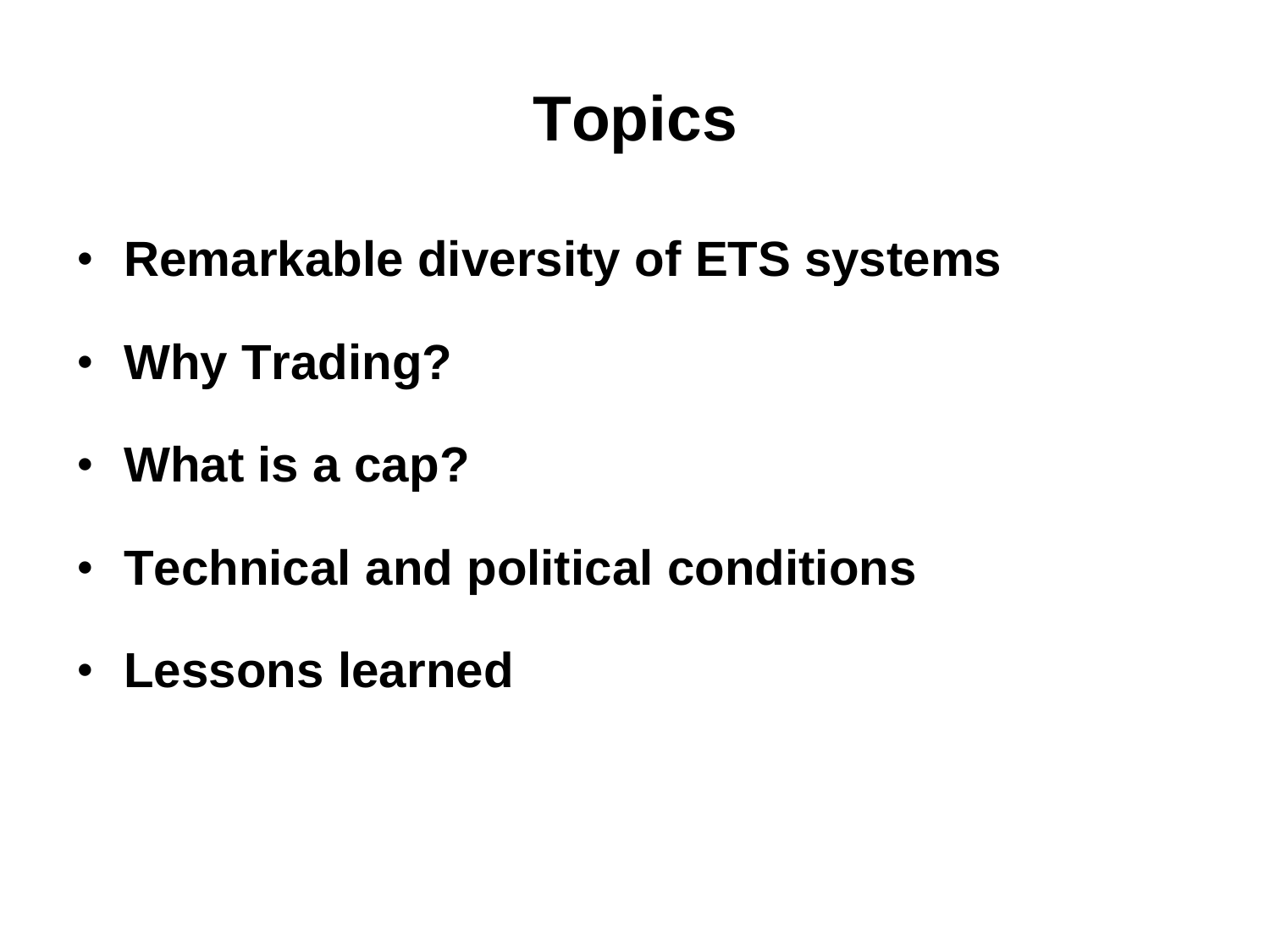### **A Remarkable Set of Examples**

- Kyoto Protocol: The correct global vision
- EU ETS: The pioneer and multi-state prototype
- RGGI (Northeastern US states)
	- $-$  Truly volunteer multi-state effort  $(7 + 3 1)$
	- An auctioning path-breaker?
- New Zealand
	- Pioneering integration of land use into trading
	- No explicit cap; regulatory obligation, free NZUs & linkage
- California
	- Only clear legislative mandate in US
	- Revealing allocation and off-set debates
- Australia
	- Can agree on price and switch from tax to ET
- And one failure: US federal program
	- Good proposal, but bad politics (tactics and allocation)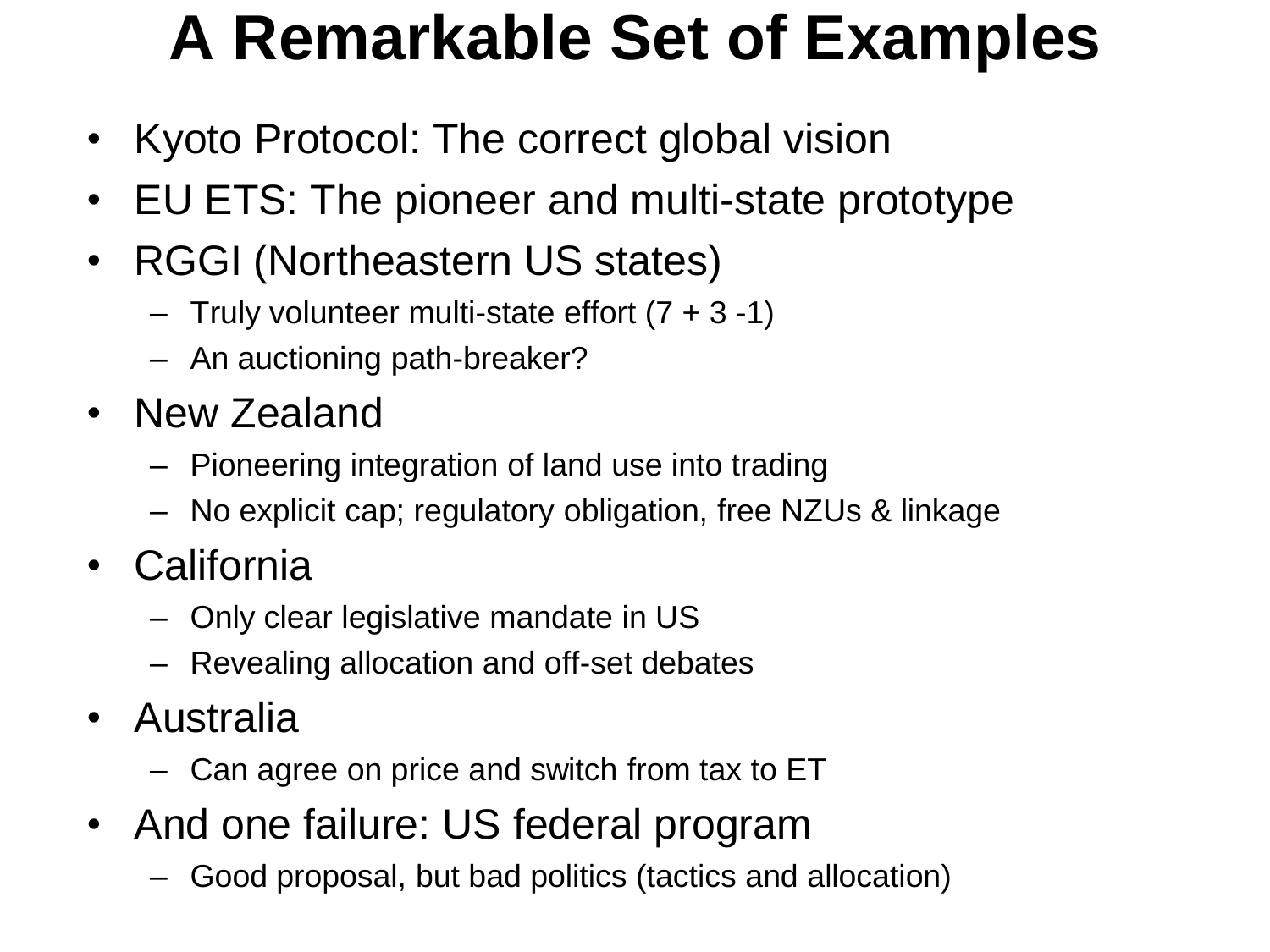# **Why Trading?**

- The Grand Reasons
	- Ability to differentiate without sacrificing efficiency
	- Easier to propagate globally
- What are the alternatives?
	- Tax: For all the theoretical advocacy, rarely chosen
	- Default is always conventional regulation ("command & control")
	- Subsidy a rising but fatally flawed contender
- Specifically,
	- EU ETS: Salvaging Kyoto after US withdrawal
	- RGGI: Building on NOx Program success
	- NZ: Full embrace of Kyoto logic; also ITQs
	- CA: Price of bipartisan support (Schwarzenegger)
	- Australia: The notable exception, but why not continue?
	- US (federal): Perceived presence of regulatory alternative detracted from political commitment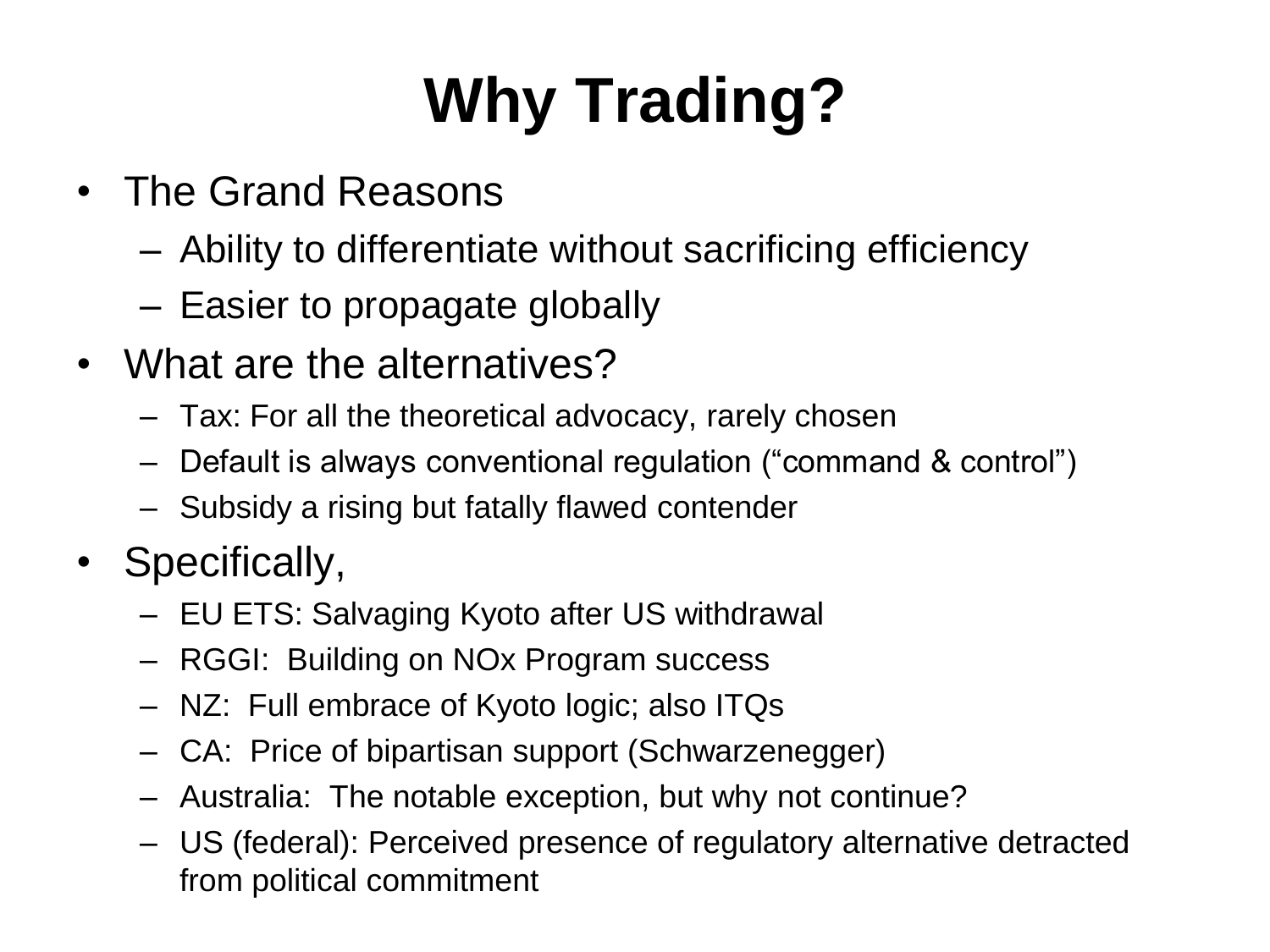### **What is a cap?**

- Classic formulation: The aggregate limit on emissions
	- Determines allowances to be distributed to firms
- Typically an absolute quantity, but not necessarily
	- Could be an intensity-based cap, adjusted for GDP
	- Given expected GDP, any cap implies an intensity target
	- Cap can vary by realized GDP to achieve given intensity
- NZ is interesting example of no explicit cap
	- Embedded in global system: NZUs and AAUs
- Offsets adjust local cap while preserving global effect
	- Also reduces cost…enabling tighter cap?
	- More importantly, propagates abatement & trading
	- Projects can be seen as mini-ETS's
	- Not clear than offset limits are needed; just integrity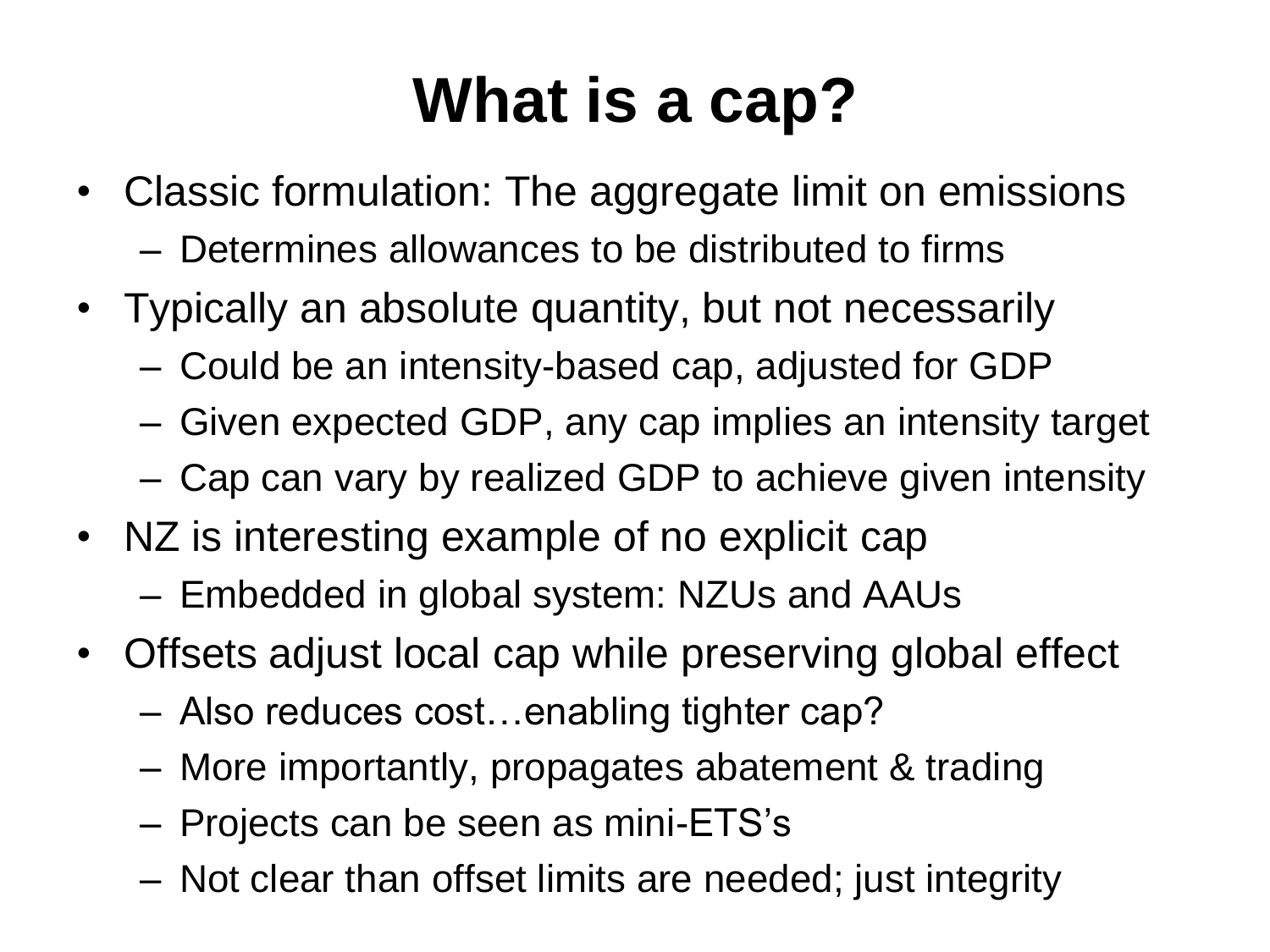# **Technical Conditions**

- Measurement (aka MRV)
	- Trading and taxes presume fairly exact measurability
	- Variety of measurement techniques: upstream vs. downstream, material balance or emissions monitoring approaches; all feasible & used
	- Cost and administrative feasibility are main criteria
	- Key determinant of coverage and phasing
- Accounting and data handling capability
	- Closely related to measurement
	- Going beyond visual inspection of "command and control"
- Enforcement
	- Common to all alternatives, including standard regulation
	- Non-fuzzy, binary nature of surrender obligation should help
	- Basic governance capability; goes with development & emissions
- Institutional framework
	- "Market institutions" are not hard to develop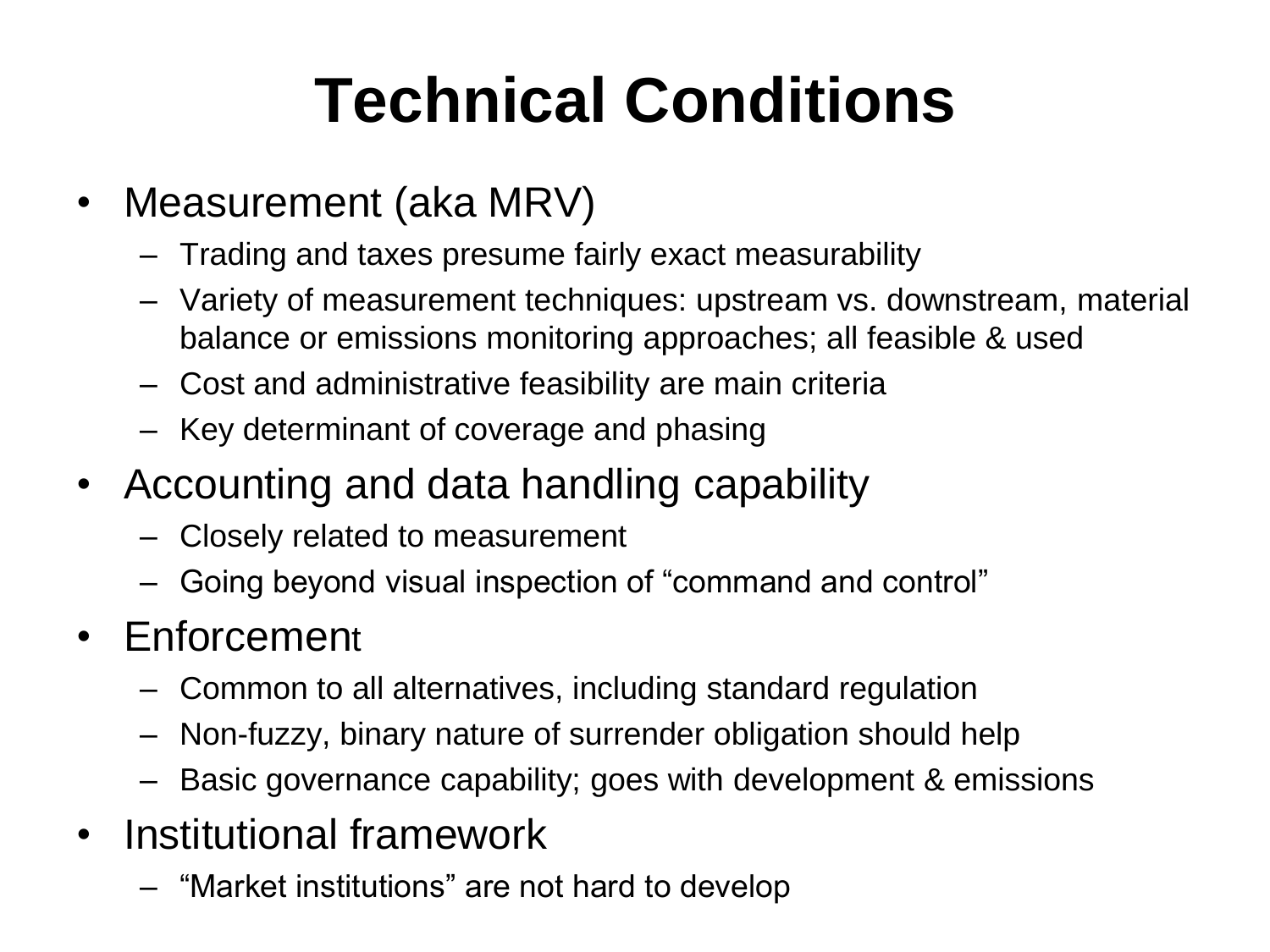## **Political Conditions**

- Perception of leadership
	- EU ETS, RGGI, Calif, and (possibly) NZ see selves as leaders in climate policy
	- Leadership rarely if ever invoked in failed US federal debate
- Maintaining broad bipartisan consensus
	- No partisan opposition in EU; only interest groups
	- Bipartisan collaboration in RGGI and California; & in earlier cap-&-trade
	- Notably lacking for CO2 at US federal level. But, Australia also?
- Providing expertise and education
	- Impressive stake-holder processes in EU, RGGI, and Calif
	- Committed expertise avoids political blunders
- Avoiding allocation battles
	- Largely avoided through delegation in EU ETS & RGGI
	- Important cause of disagreement & failure in US federal proposal
	- California is the exception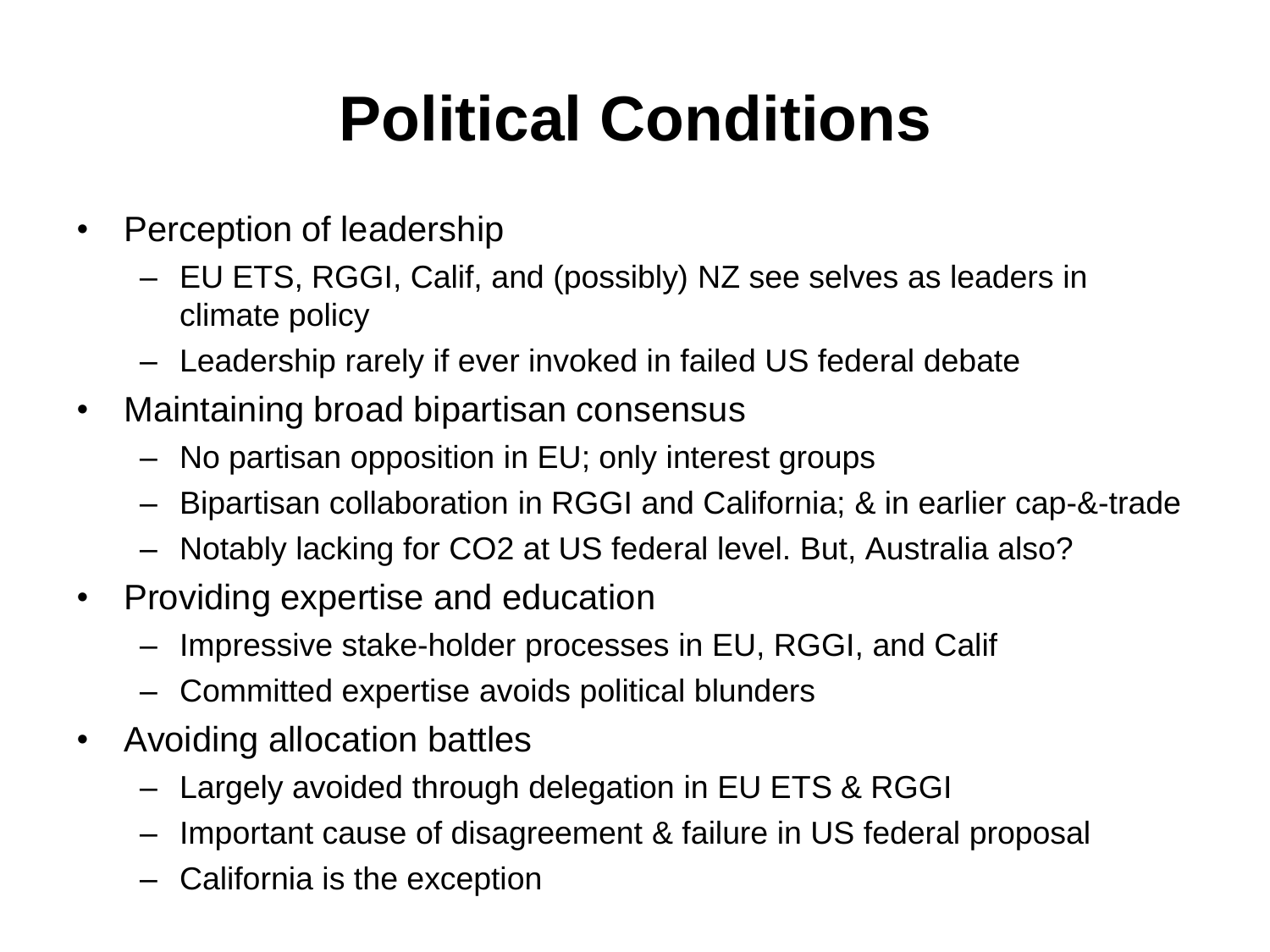#### **Lessons Learned**

- Political feasibility is the big issue, not technical feasibility
	- Politics is local, depending on personalities, right moment, etc.
	- Technical conditions are necessary, but not sufficient
	- Educating stake-holders and building expertise prepares the way and promotes understanding
- Phasing in and trial periods seem order of the day
	- Phasing in usually dictated by measurement and politics
	- Trial or warm-up periods educate, work out problems, and build confidence
	- Relatively modest near-term ambition prevails; all that is required now
- Free allocation: Relax, everybody does it!
	- Free allocation compensates & facilitates political agreement on a cap
	- But no need to be a perpetuity; EU ETS got it about right
	- RGGI is the notable exception; but now a de facto tax
	- Objective is a price on carbon; not raising revenue